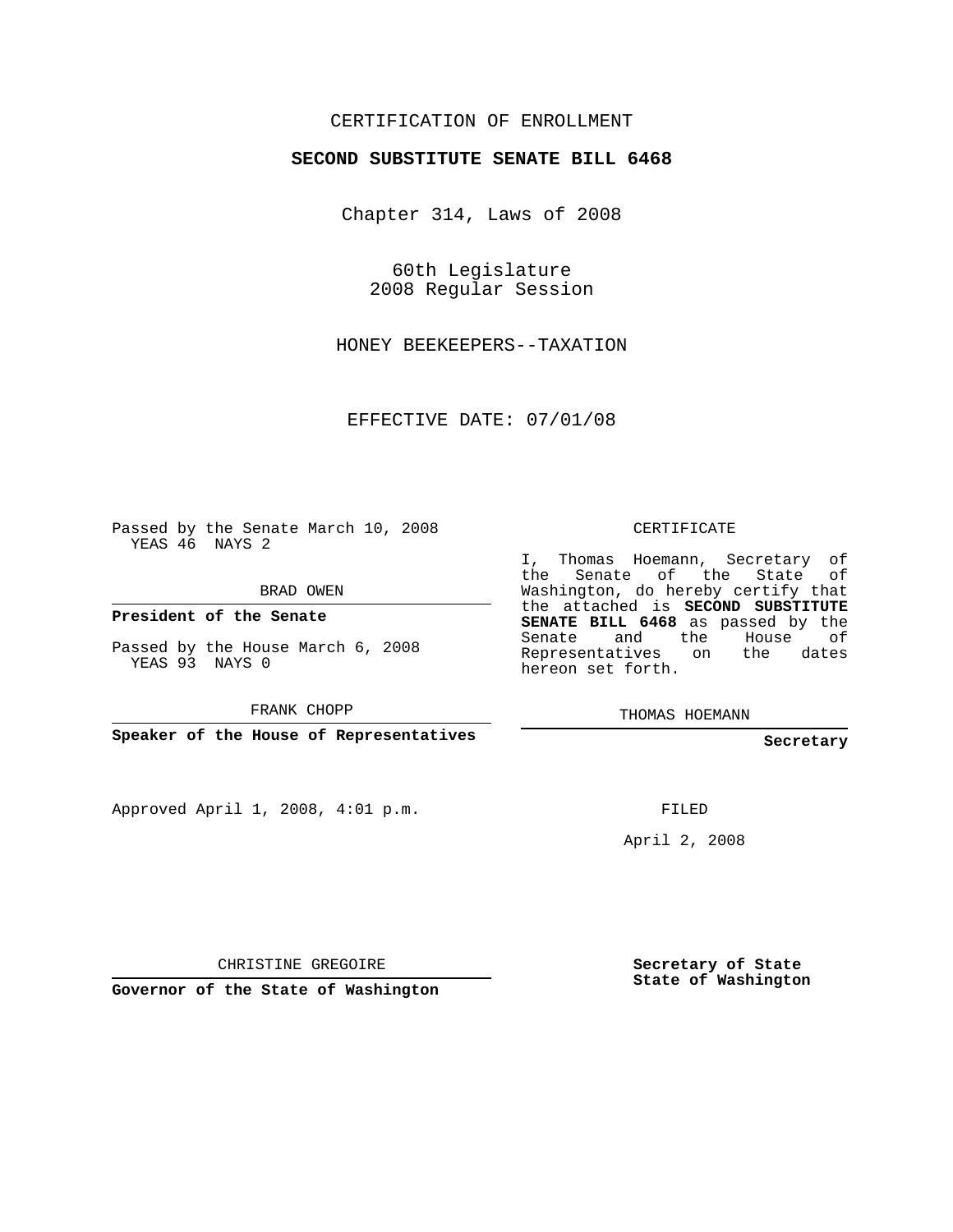## **SECOND SUBSTITUTE SENATE BILL 6468** \_\_\_\_\_\_\_\_\_\_\_\_\_\_\_\_\_\_\_\_\_\_\_\_\_\_\_\_\_\_\_\_\_\_\_\_\_\_\_\_\_\_\_\_\_

\_\_\_\_\_\_\_\_\_\_\_\_\_\_\_\_\_\_\_\_\_\_\_\_\_\_\_\_\_\_\_\_\_\_\_\_\_\_\_\_\_\_\_\_\_

AS AMENDED BY THE HOUSE

Passed Legislature - 2008 Regular Session

**State of Washington 60th Legislature 2008 Regular Session**

**By** Senate Ways & Means (originally sponsored by Senators King, Rasmussen, Roach, Hobbs, Honeyford, Hewitt, and Sheldon)

READ FIRST TIME 02/28/08.

 AN ACT Relating to the taxation of honey beekeepers; adding new sections to chapter 82.04 RCW; adding a new section to chapter 82.08 3 RCW; adding a new section to chapter 82.12 RCW; creating a new section; providing an effective date; and providing an expiration date.

5 BE IT ENACTED BY THE LEGISLATURE OF THE STATE OF WASHINGTON:

 NEW SECTION. **Sec. 1.** The legislature finds that recent occurrences of colony collapse disorder and the resulting loss of bee hives will have an economic impact on the state's agricultural sector. The legislature intends to provide temporary business and occupation tax relief for Washington's apiarists.

11 NEW SECTION. **Sec. 2.** A new section is added to chapter 82.04 RCW 12 to read as follows:

 (1) This chapter does not apply to amounts derived from the wholesale sale of honey bee products by an eligible apiarist who owns or keeps bee colonies and who does not qualify for an exemption under RCW 82.04.330 in respect to such sales.

17 (2) The exemption provided in subsection (1) of this section does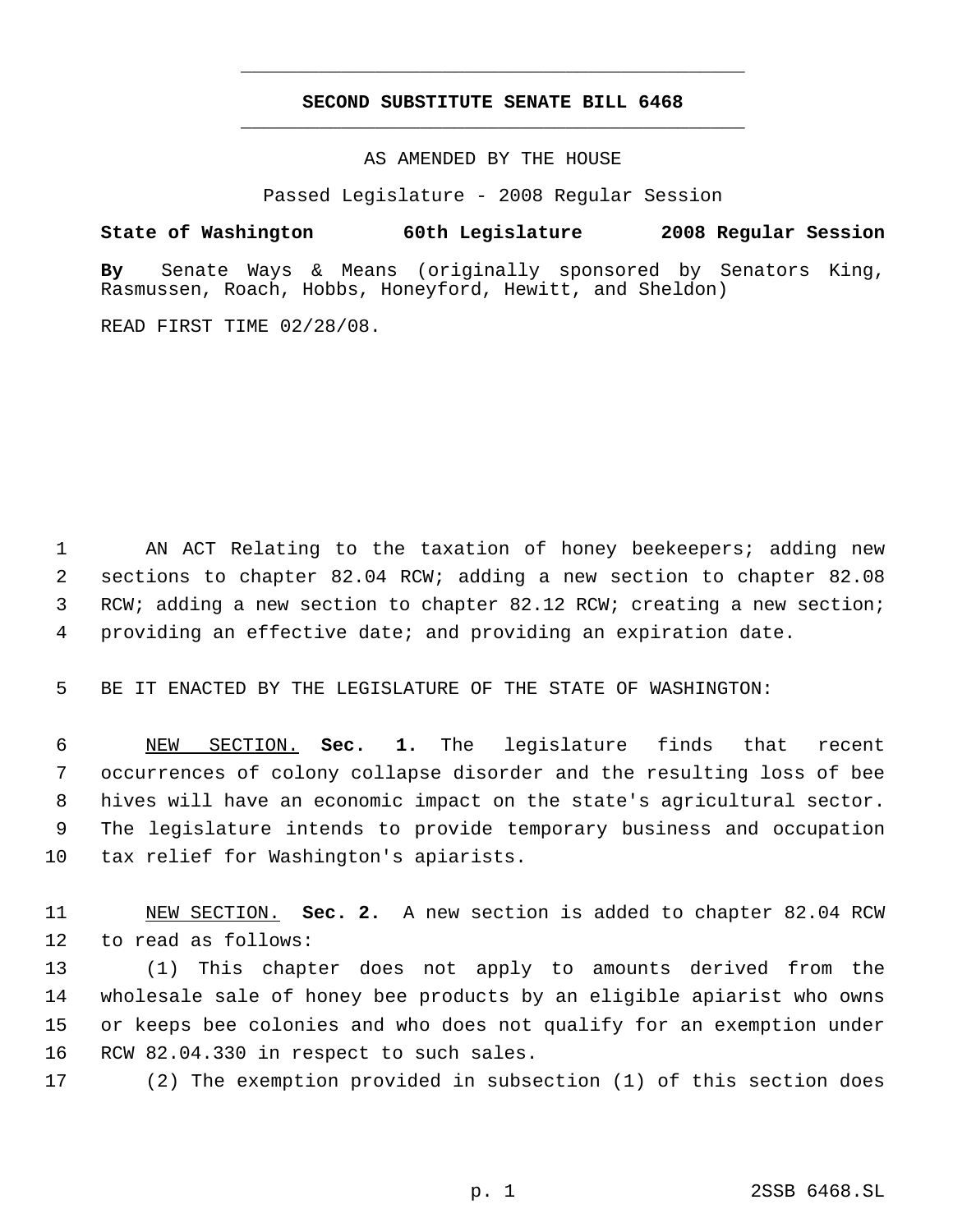not apply to any person selling such products at retail or to any person selling manufactured substances or articles.

(3) The definitions in this subsection apply to this section.

 (a) "Bee colony" means a natural group of honey bees containing seven thousand or more workers and one or more queens, housed in a man- made hive with movable frames, and operated as a beekeeping unit.

 (b) "Eligible apiarist" means a person who owns or keeps one or more bee colonies and who grows, raises, or produces honey bee products for sale at wholesale and is registered under RCW 15.60.021.

 (c) "Honey bee products" means queen honey bees, packaged honey bees, honey, pollen, bees wax, propolis, or other substances obtained from honey bees. "Honey bee products" does not include manufactured substances or articles.

 NEW SECTION. **Sec. 3.** A new section is added to chapter 82.04 RCW to read as follows:

 (1) This chapter does not apply to amounts received by an eligible apiarist, as defined in section 2 of this act, for providing bee pollination services to a farmer using a bee colony owned or kept by the person providing the pollination services.

(2) The definitions in RCW 82.04.213 apply to this section.

 NEW SECTION. **Sec. 4.** A new section is added to chapter 82.08 RCW to read as follows:

 The tax levied by RCW 82.08.020 does not apply to the sale of honey bees to an eligible apiarist, as defined in section 2 of this act. This exemption is available only if the buyer provides the seller with an exemption certificate in a form and manner prescribed by the department.

 NEW SECTION. **Sec. 5.** A new section is added to chapter 82.12 RCW to read as follows:

 The provisions of this chapter do not apply in respect to the use of honey bees by an eligible apiarist, as defined in section 2 of this act. This exemption is available only if the buyer provides the seller with an exemption certificate in a form and manner prescribed by the department.